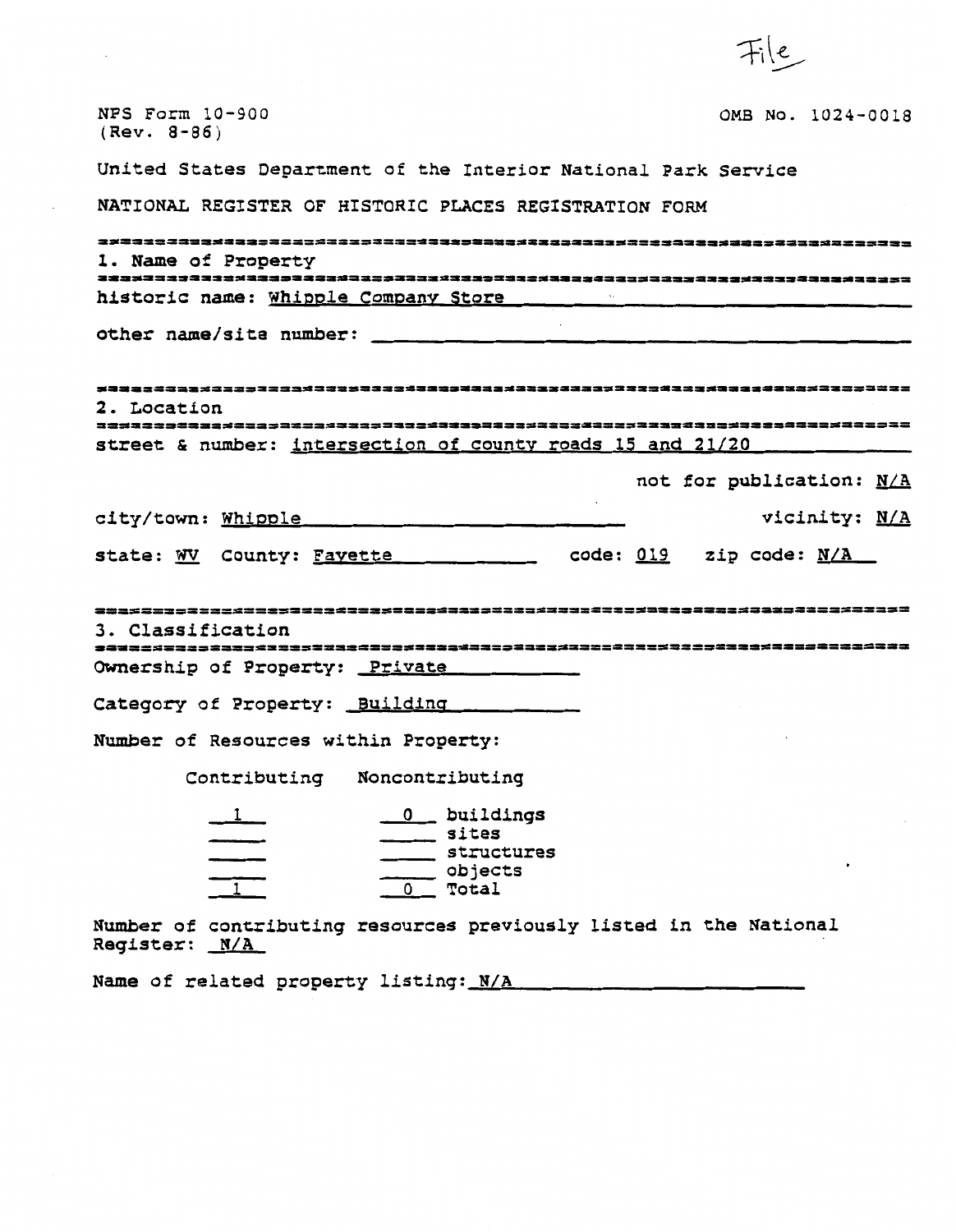|                    | 4. State/Federal Agency Certification                                                                                                                                                                                                                                                                                                                                                                                                                                                                                |                                      |        |
|--------------------|----------------------------------------------------------------------------------------------------------------------------------------------------------------------------------------------------------------------------------------------------------------------------------------------------------------------------------------------------------------------------------------------------------------------------------------------------------------------------------------------------------------------|--------------------------------------|--------|
|                    |                                                                                                                                                                                                                                                                                                                                                                                                                                                                                                                      | ==================================== |        |
| sheet.             | As the designated authority under the National Historic Preservation Act<br>of 1986, as amended, I hereby certify that this $X$ nomination ____<br>request for determination of eligibility meets the documentation<br>standards for registering properties in the National Register of<br>Historic Places and meets the procedural and professional requirements<br>set forth in 36 CFR Part 60. In my opinion, the property $X$ meets<br>_____ does not meet the National Register Criteria. ____ See continuation |                                      |        |
|                    |                                                                                                                                                                                                                                                                                                                                                                                                                                                                                                                      |                                      |        |
|                    | $\frac{1}{\text{Sigma}}$ 3/5/9                                                                                                                                                                                                                                                                                                                                                                                                                                                                                       |                                      |        |
|                    |                                                                                                                                                                                                                                                                                                                                                                                                                                                                                                                      |                                      |        |
|                    | State or Federal agency and bureau                                                                                                                                                                                                                                                                                                                                                                                                                                                                                   |                                      |        |
|                    | In my opinion, the property _____ meets _____ does not meet the National<br>Register criteria. __ See continuation sheet.                                                                                                                                                                                                                                                                                                                                                                                            |                                      |        |
|                    | Signature of commenting or other official                                                                                                                                                                                                                                                                                                                                                                                                                                                                            | Date                                 |        |
|                    | State or Federal agency and bureau                                                                                                                                                                                                                                                                                                                                                                                                                                                                                   |                                      |        |
|                    |                                                                                                                                                                                                                                                                                                                                                                                                                                                                                                                      |                                      |        |
|                    | 5. National Park Service Certification                                                                                                                                                                                                                                                                                                                                                                                                                                                                               |                                      |        |
|                    | I, hereby certify that this property is:                                                                                                                                                                                                                                                                                                                                                                                                                                                                             | ;================================    |        |
|                    | entered in the National Register                                                                                                                                                                                                                                                                                                                                                                                                                                                                                     |                                      |        |
|                    | See continuation sheet.                                                                                                                                                                                                                                                                                                                                                                                                                                                                                              |                                      |        |
|                    | determined eligible for the<br>National Register                                                                                                                                                                                                                                                                                                                                                                                                                                                                     |                                      |        |
|                    | See continuation sheet.                                                                                                                                                                                                                                                                                                                                                                                                                                                                                              |                                      |        |
|                    | determined not eligible for the                                                                                                                                                                                                                                                                                                                                                                                                                                                                                      |                                      |        |
|                    | National Register                                                                                                                                                                                                                                                                                                                                                                                                                                                                                                    |                                      |        |
|                    |                                                                                                                                                                                                                                                                                                                                                                                                                                                                                                                      |                                      |        |
|                    |                                                                                                                                                                                                                                                                                                                                                                                                                                                                                                                      |                                      |        |
|                    |                                                                                                                                                                                                                                                                                                                                                                                                                                                                                                                      | Signature of Keeper Date of          | Action |
| 6. Function or Use |                                                                                                                                                                                                                                                                                                                                                                                                                                                                                                                      |                                      |        |
|                    |                                                                                                                                                                                                                                                                                                                                                                                                                                                                                                                      |                                      |        |
|                    |                                                                                                                                                                                                                                                                                                                                                                                                                                                                                                                      |                                      |        |
|                    | Government ___________                                                                                                                                                                                                                                                                                                                                                                                                                                                                                               | Post Office                          |        |
|                    | Current : __Domestic __________________________ Sub: ___Single Dwelling ________                                                                                                                                                                                                                                                                                                                                                                                                                                     |                                      |        |
|                    |                                                                                                                                                                                                                                                                                                                                                                                                                                                                                                                      |                                      |        |

 $\mathcal{L}^{\text{max}}$  and  $\mathcal{L}^{\text{max}}$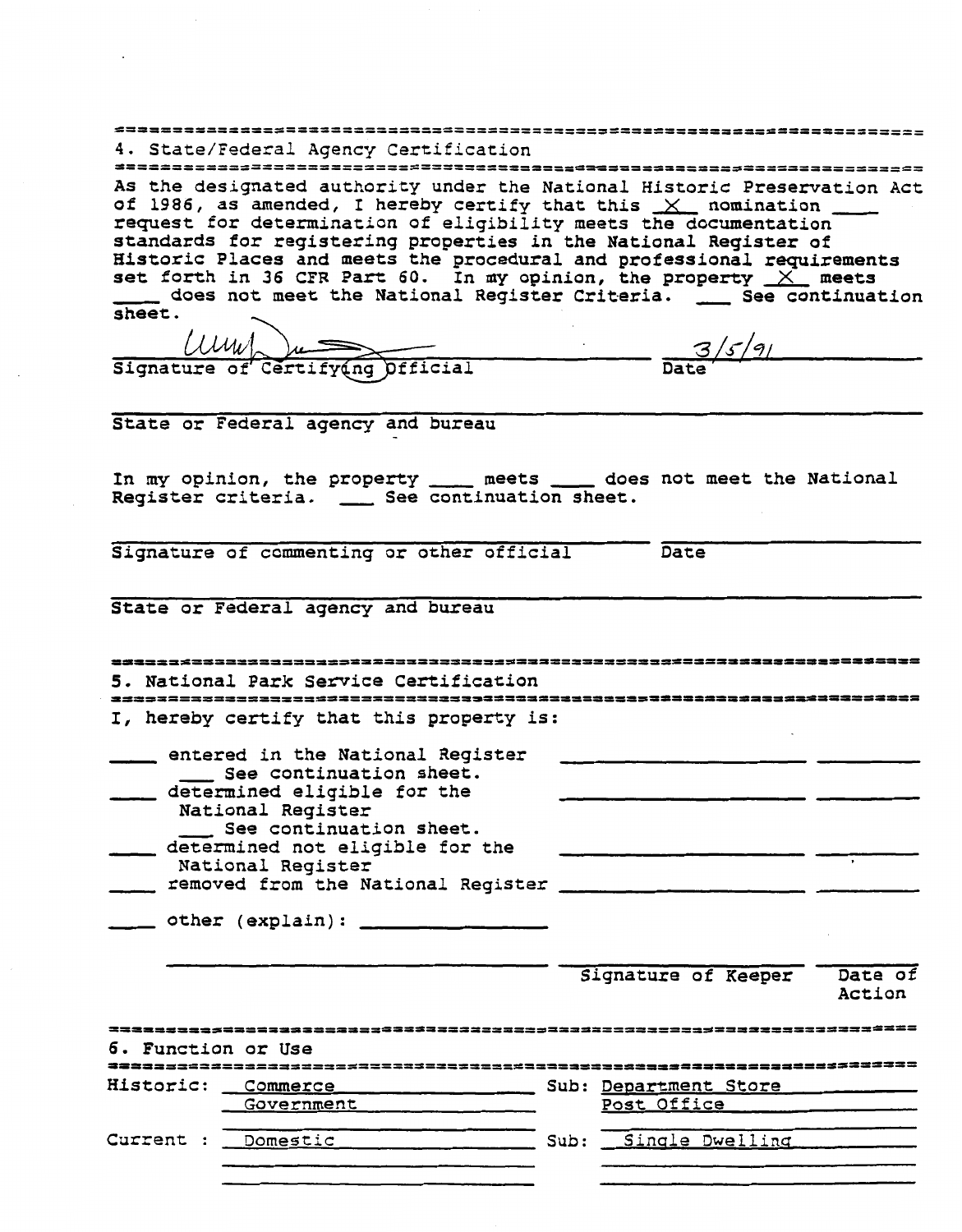| 7. Description<br>*************************************<br>Architectural Classification:<br>other: cross plan      |
|--------------------------------------------------------------------------------------------------------------------|
| Other Description: ___ N/A                                                                                         |
| Materials: foundation sandstone _____ roof asphalt shingle<br>weatherboard other metal<br>walls                    |
| Describe present and historic physical appearance. X See continuation<br>sheet.                                    |
| ----------------------------<br>8. Statement of Significance                                                       |
| Certifying official has considered the significance of this property in<br>relation to other properties: statewide |
| Applicable National Register Criteria: A. C                                                                        |
| Criteria Considerations (Exceptions) : _N/A                                                                        |
| Areas of Significance: Architecture<br>Commerce<br>Industry                                                        |
| Period(s) of Significance: ca. 1900-1940                                                                           |
| Significant Dates : N/A ______ ____                                                                                |
| Significant Person(s): N/A                                                                                         |
|                                                                                                                    |
|                                                                                                                    |

 $\ddot{\phantom{0}}$ 

**State significance of property, and justify criteria, criteria considerations, and areas and periods of significance noted above. See continuation sheet.**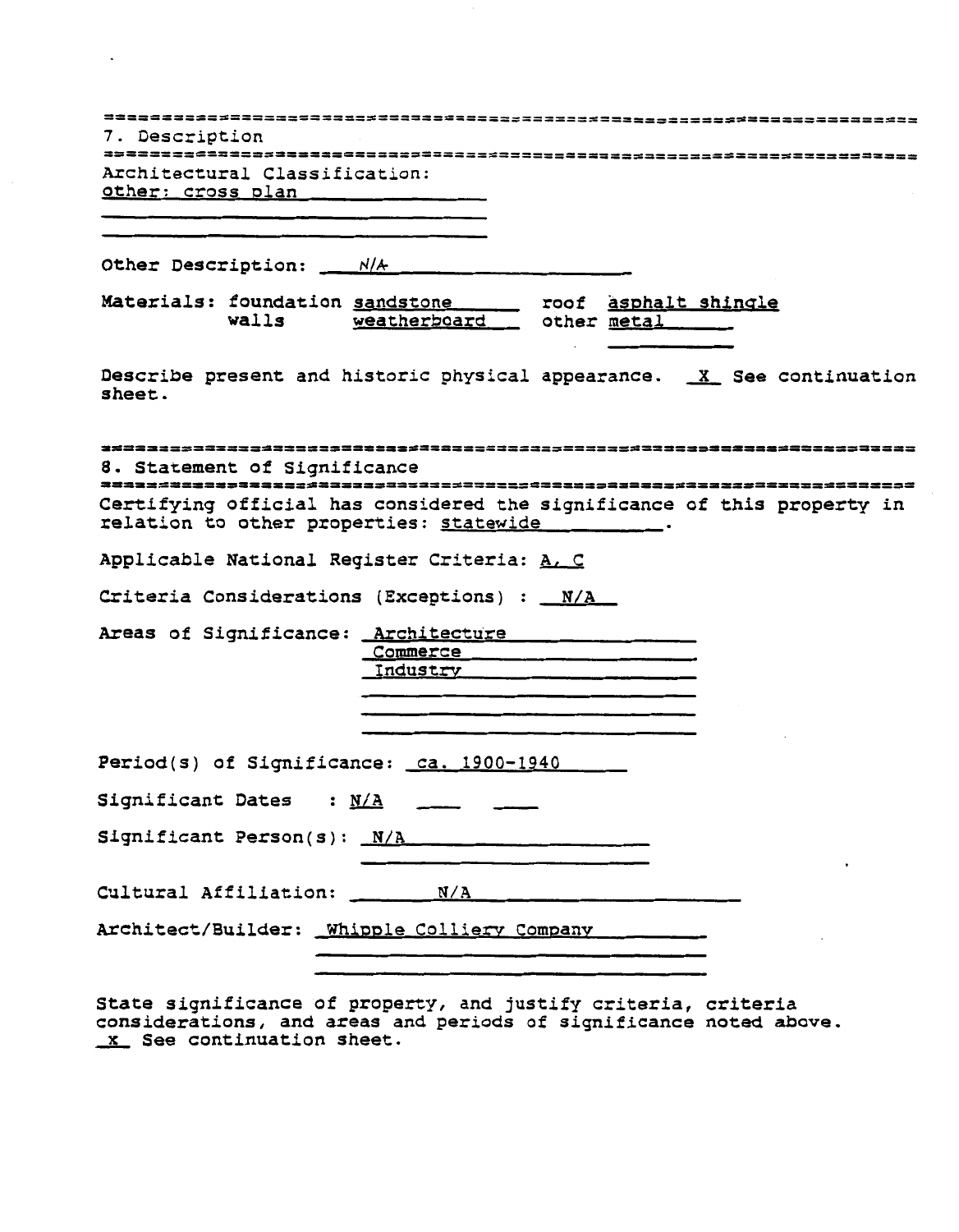**9. Major Bibliographical References See continuation sheet. revious documentation on file (NPS):** <u>N/A</u><br> **preliminary determination of individual list<br>
requested.<br>
<b>previously listed in the National Register**<br>
previously determined eligible by the Nation **Previous documentation on file (NPS): N/A**  revious documentation on file (NPS): <u>\_N/A\_</u><br>\_ preliminary determination of individual listing (36 CFR 67) has been 4 preliminary determination of individual listing (36<br>
5 requested.<br>
1 previously listed in the National Register<br>
1 previously determined eligible by the National Regi<br>
4 designated a National Historic Landmark<br>
1 recorde - Fequested:<br>- previously listed in the National Register **previously determined eligible by the Nat**ional Register <sub>-</sub> **Primary Location of Additional Data: State historic preservation office Other state agency Federal agency Local government University Other -- Specify Repository:**  $\frac{N/k}{k}$ 10. Geographical Data Acreage of Property: less than one acre **Verbal Boundary Description:** - **See continuation sheet. Beginning at the northeast corner of the intersection of county roads**  Beginning at the northeast corner of the intersection of county roads<br>
15 and 21/20, proceed east 175'. Proceed 200' to the north then 175'<br>
to the west. Turning to the south, proceed 200' south reaching the<br>
beginning poi **to the west. Turning to the south, proceed 200' south reaching the beginning point at the county road intersection. The nominated property constitutes the entire lot historically associated with the Whipple Company Store.**  11. Form Prepared By **Name/Title: Stacv Sone, survevor**  Organization: SHPO **Date: 2/5/91** Street & Number: Cultural Center 1982 Telephone: 304-348-0240 City or Town: Charleston **Charless Committee City CIP: 25305**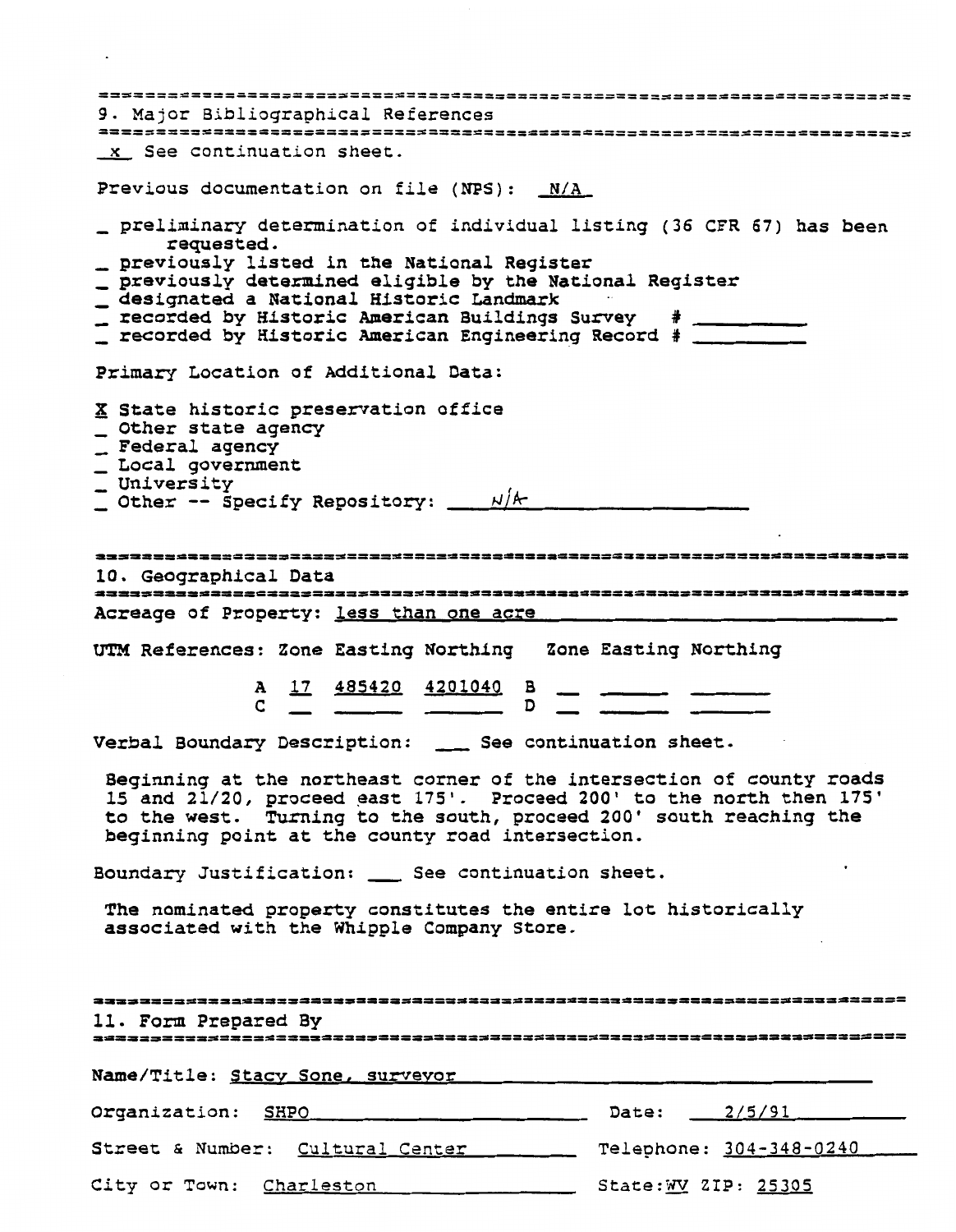### **National Register of Historic Places Continuation Sheet**

Section number  $\frac{7}{2}$  **Page** <sup>1</sup>

The wood frame Whipple Company Store building sits on a high cut stone foundation. Although its plan is symmetrical, the building's massing appears to be irregular because the first and second stories do not have the same plan. The first floor appears to be an octagon when viewed from the front but it actually has a six-sided plan. A shed roof covers the part of the first floor that is not directly under the second floor (photo 1).

The core of the second story is octagonally planned and sits off-center towards the facade of the first floor. On four alternating sides of the octagon are projections that extend almost as far as the lower story roof (see roof plan). The extension in the rear is longer and almost equals the length of the lower story. The hipped roofs over these projections intersect with the main eight-sided pyramidal roof. The builder added a decorative finial to the apex of each roof (photos 2 and 3).

The Whipple Store's foundation is one of its most impressive features (photo 4). The coursed stone-faced foundation stands approximately eight feet high on the building's west side. The stones are carefully placed and there are raised joints between each. The company clearly hired an experienced mason to lay the foundation. The stone is exposed on each side of the building except the east side where the first floor sits at ground level.

There is an even arrangement of double-hung windows throughout most of the building. On the lower story, the windows are spaced evenly and are at the same height along the facade walls that flank the arched opening, and along the store's east side. Only on the west side is there a slight break in the fenestration pattern. This is the more utilitarian side of the building and the windows are arranged in accordance with the interior space's requirements rather than exterior appearance. On this side, there are fewer windows and one of them is smaller and is placed higher on the wall to light an interior stairway. The second story windows are located in each of the three sides of the projections and in the bays between.

At least one door is located on each side of the building. There are three door openings in the foundation. One is located on the rear and the other two open on the west side. Of the doors on the west side, one is a double-door that opens into the elevator shaft.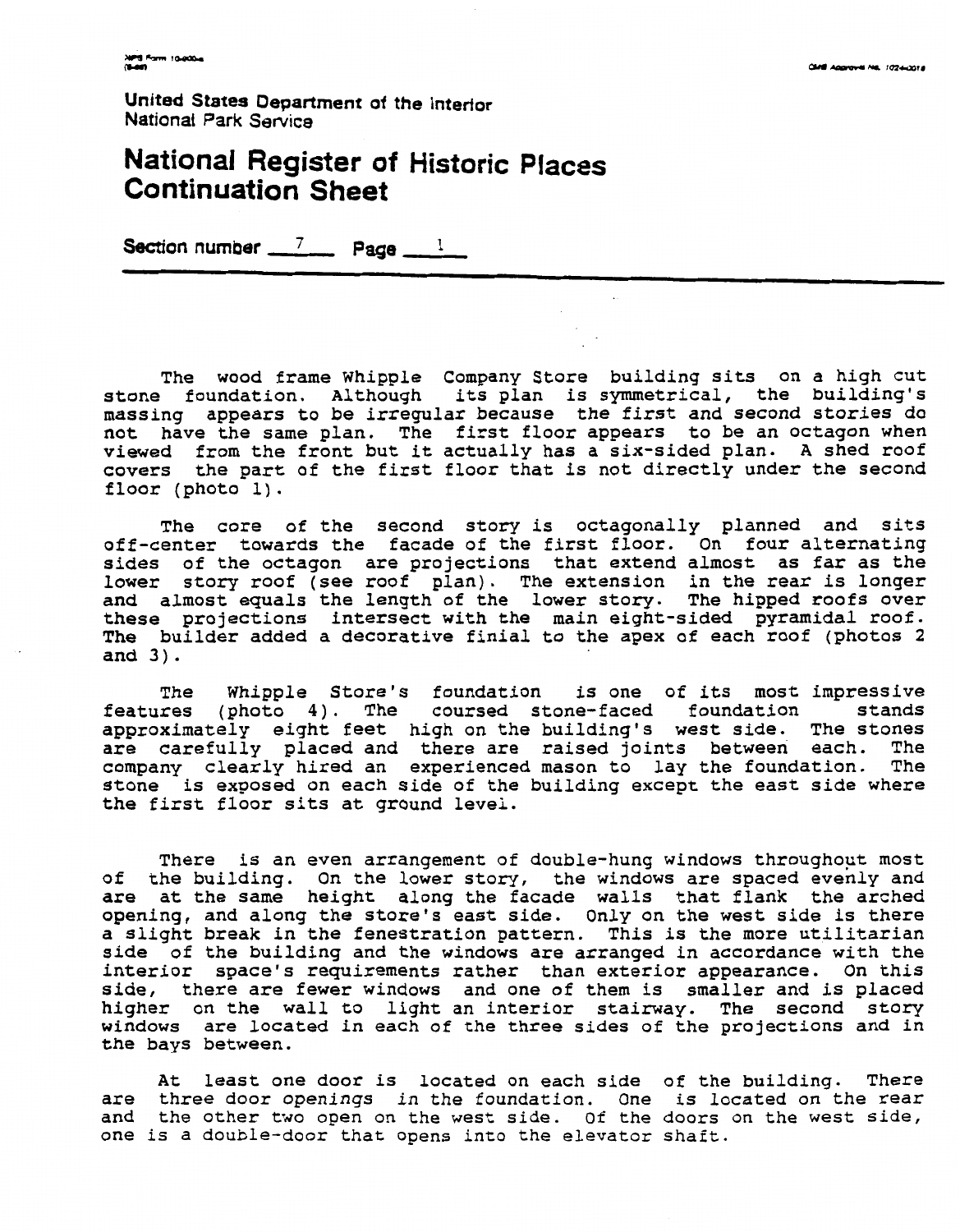### **National Register of Historic Places Continuation Sheet**

**Section number 7 Page 2** 

Probably the Whipple Store's most notable characteristic is its prominent arched opening that leads to the building's main entrance on the facade. The broad arch stands at the top of a wide stairway and under a gabled roof. Behind the arch is a spacious vestibule with the recessed, double-door entrance in the center. A transom window rises from topsted, double door encrance in the center. In cransom written from them.<br>he top of the doors to the ceiling. Flanking the main door are large display windows and on the two outer edges of the vestibule are single doors that open into the store's secondary spaces.

Certain aspects of the Whipple Store's interior are as impressive as the exterior. The doors at the main entrance lead into a vast circular room centered under the second floor octagon. Six foot high display shelves line the sides of this room. Surrounding the central space are secondary rooms that meet the outside walls. Access to these rooms is econdary rooms once meet the casside warrer necess for energy rooms is doors off the circular space. At the rear of the circle is a counter that was once used for mail service. The stairway that leads to the second floor occupies the space in the rear. Directly off the first flight of stairs, at the landing level, is a room that functioned as the coal company's main office.

The building's main stairway leads into the second story's octagonal space. Opening off the main room are the smaller spaces that are located on alternating sides of the octagon. This large, well-lit room served as the store's furniture showroom.

The Whipple Store's basement is also notable. Access to the basement is by a narrow, single flight stairway that descends from the first floor's outer room on the west side. The basement's interesting characteristics are its rubble stone foundation and its massive brick piers. The piers are located so that they support the outer edge of the circular space above.

Common to all three levels of the building is a manually operated freight elevator. The elevator shaft is located on the west side and extends from the basement to one of the smaller rooms that open off the stends flow the basement to the of the<br>econd floor octagon. The double doors econd frost octagon. The double doors into the elevator so that when goods were d distributed to any level of the building (photo 5). multer rooms that open one one delivered, they could easily be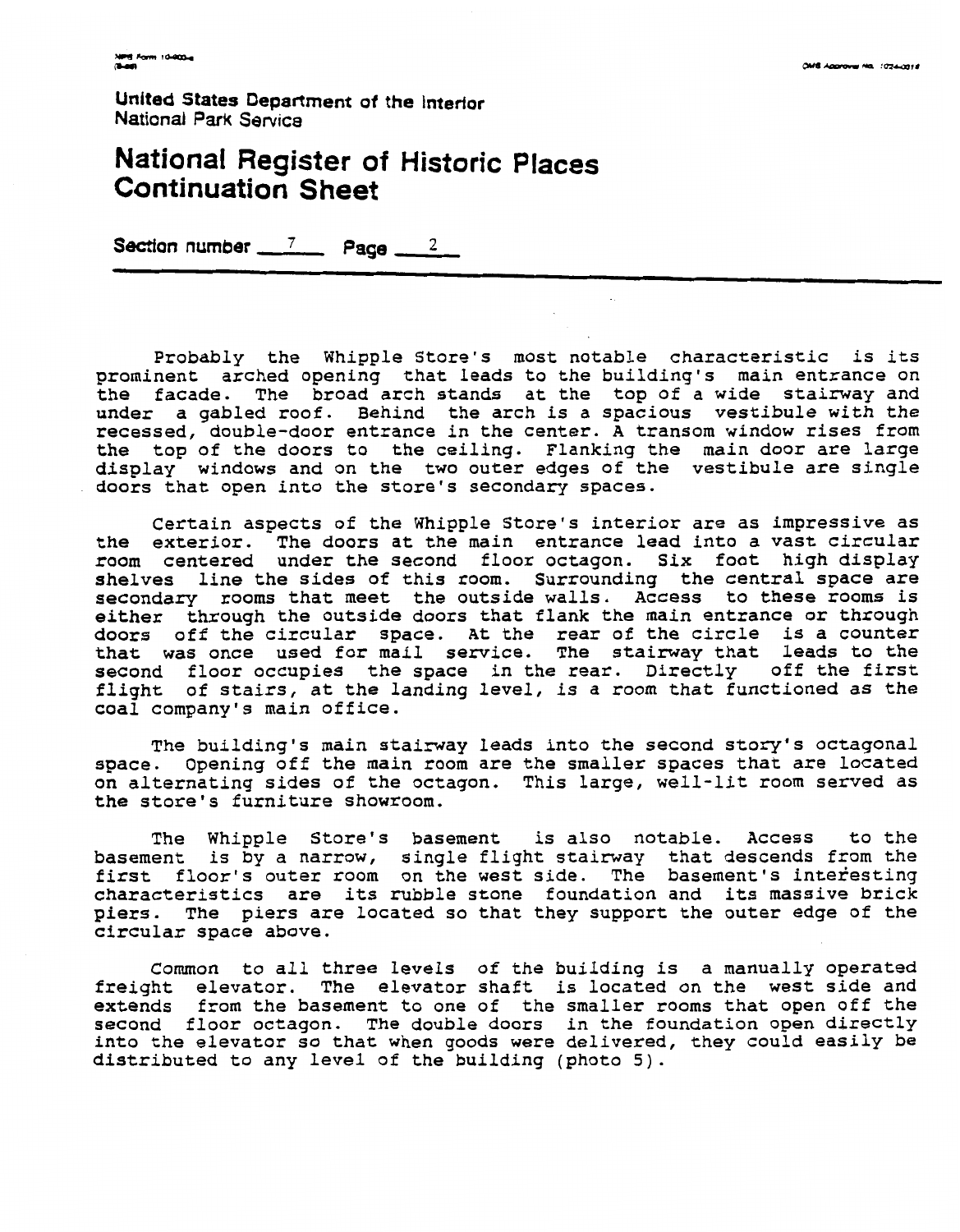## **National Register of Historic Places Continuation Sheet**

**Section number \_\_\_ 7 Page \_\_** 

**Very few alterations have hardly changed the Whipple Store's turn-of-the-century appearance. Inside and out, the original material and spaces have been left intact. The most noticeable alterations are the windows that flank the main entrance. One of the windows and the door next to it that opens into the secondary space have been boarded over. The display window space on the other side of the main door has also been boarded over and now accommodates a smaller new window. In addition to these windows, there are also several others that have been partially or completely boarded. Other than this, the building only suffers slightly from disrepair which is more attributed to its age than from lack of maintenance.**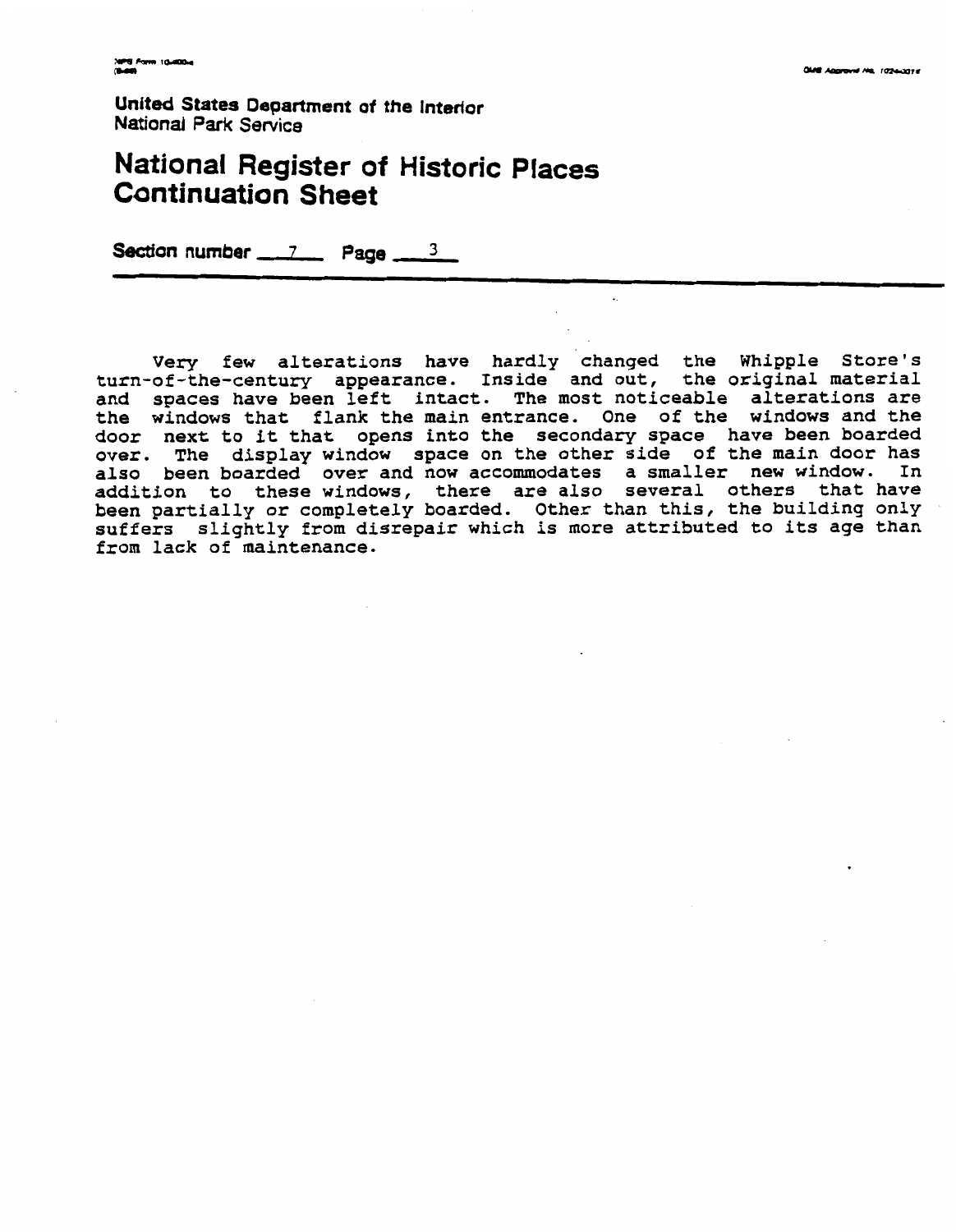## **National Register of Historic Places Continuation Sheet United States Department of the Interior<br>National Park Service<br><b>National Register of Historic PI**<br>Continuation Sheet<br>Section number <u>8</u> Page 1

The Whipple Company Store is eligible for listing in the National Register of Historic Places under criterion A for its historical association with West Virginia coal mining and under criterion C in the area of architecture. The Whipple Store, like other company stores in southern West Virginia, played an extremely important role in a mining community. The coal company with which it was associated the longest, the New River Company, was one of the largest and owned some of the richest resources in West Virginia. The Whipple Store served as an important mercantile center within this region and is one of few company stores that remain in the area that once belonged to the New River Company. The building is architecturally significant not only for its impressive appearance but also because it is the only one of four identical company stores that stood in the region.

Before the coal industry boomed in southern West Virginia at the end of the 19th century, the area consisted of scattered, self-sufficient farms and communities. Because of the absence of railroads and good roads, the southern counties had little interaction with the rest of the nation. After the Civil War, however, the nation's industrial market expanded and outsiders began to turn their attention to West Virginia's vast coal reserve to meet growing demands  $l$ .

The major railroads extended their lines into southern West Virginia allowing the area to be developed. Without a sufficient labor force, however, coal mining could not be productive. The construction of company towns was absolutely necessary for mining to be profitable. Unlike the northern coalfields of Pennsylvania, where mining operations began in regions that were already settled, southern operations opened in sparsely settled areas with few organized communities. Because good roads were scarce and the rugged terrain made the daily transportation of employees impossible, coal operators had to establish their own communities to house their workers. The company town was the most logical solution becauge it provided efficient and inexpensive housing for a large labor force<sup>2</sup>.

Central to each of these communities was the company store. The store was usually the most prominent building in the town and was typically placed in a central location. Most housed not only a store but also a post office, doctor's office, and the company's business office. Because of its distance from other commercial centers, the coal company store offered a wide variety of merchandise from food to furniture<sup>3</sup>.

The Whipple Company Store served this important function for two different coal companies. A successful coal operator, Justus Collins, built the store ca. 1900 for his Whipple Colliery Company. In 1905, during a massive consolidation effort, the New River Company acquired the Whipple Colliery Company and other surrounding mines.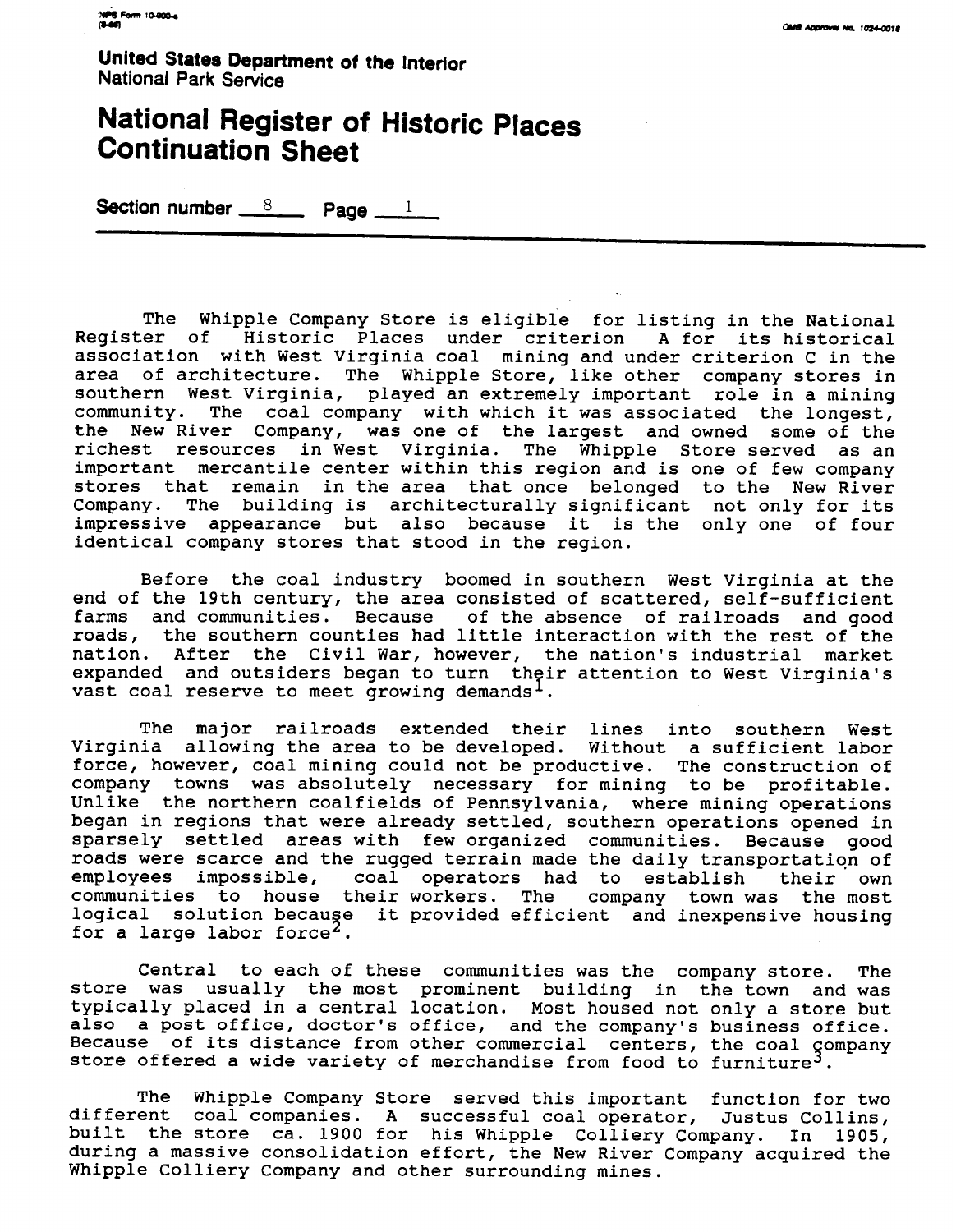## **National Register of Historic Places Continuation Sheet**

**Section number**  $8$  **<b>Page**  $2$ 

Like other company stores, the Whipple Store was the center of social activity in the busy mining community of Whipple. Miners and their families could purchase a wide variety of merchandise in this single building. Its spacious rooms contained food and day-to-day supplies on the tall shelves that surround the first floor circular<br>space. The floor above served as a furniture showroom. The elevator space. The floor above served as a furniture showroom. allowed the store manager to efficiently transport furniture and other supplies from the basement delivery doors to the upper floors. Whipple residents could also take care of other business at the post office or company offices. It is likely that a doctor had an office in the building also. Because of its various functions, the company store was the busiest place in town aside from the mine itself.

The Whipple Store served in this capacity until the mine closed in August, 1957. Although roads improved with the introduction of the automobile, it was still more practical to do business at the company store than to travel elsewhere. The store's location at the junction of two county roads must have been in demand because after the New River Company closed the store, the building was purchased and continued to operate as a trading post until the late  $1980's^3$ .

The Whipple Store's significance lies not only in its important function but also in its architectural merit. According to a 1976 New River Company historical publication, there were four identical stores built in the New River area. In 1893 the Philip Snyder Construction Company built the earliest one in Glen Jean for Collins Colliery Company. This store burned in 1900 and was replaced by another one of identical design. Shortly after the second Glen Jean store was built another store with the same design opened in Prudence. The Whipple Company Store was probably the last of the four to be built. It is likely that the same contractor built all of the stores<sup>b</sup>.

The Whipple Store is the only one of these four stores that is still standing. It may also be the only early 20th century company store that remains in the area. Most of the early stores either burned or were torn down and replaced by brick buildings. The fact that the Whipple Store continued to serve in its original function after the mines closed is quite an achievement. Unlike the other store buildings that changed or were razed or abandoned, the Whipple Store offered merchandise from ca. 1900 until the late 1980's.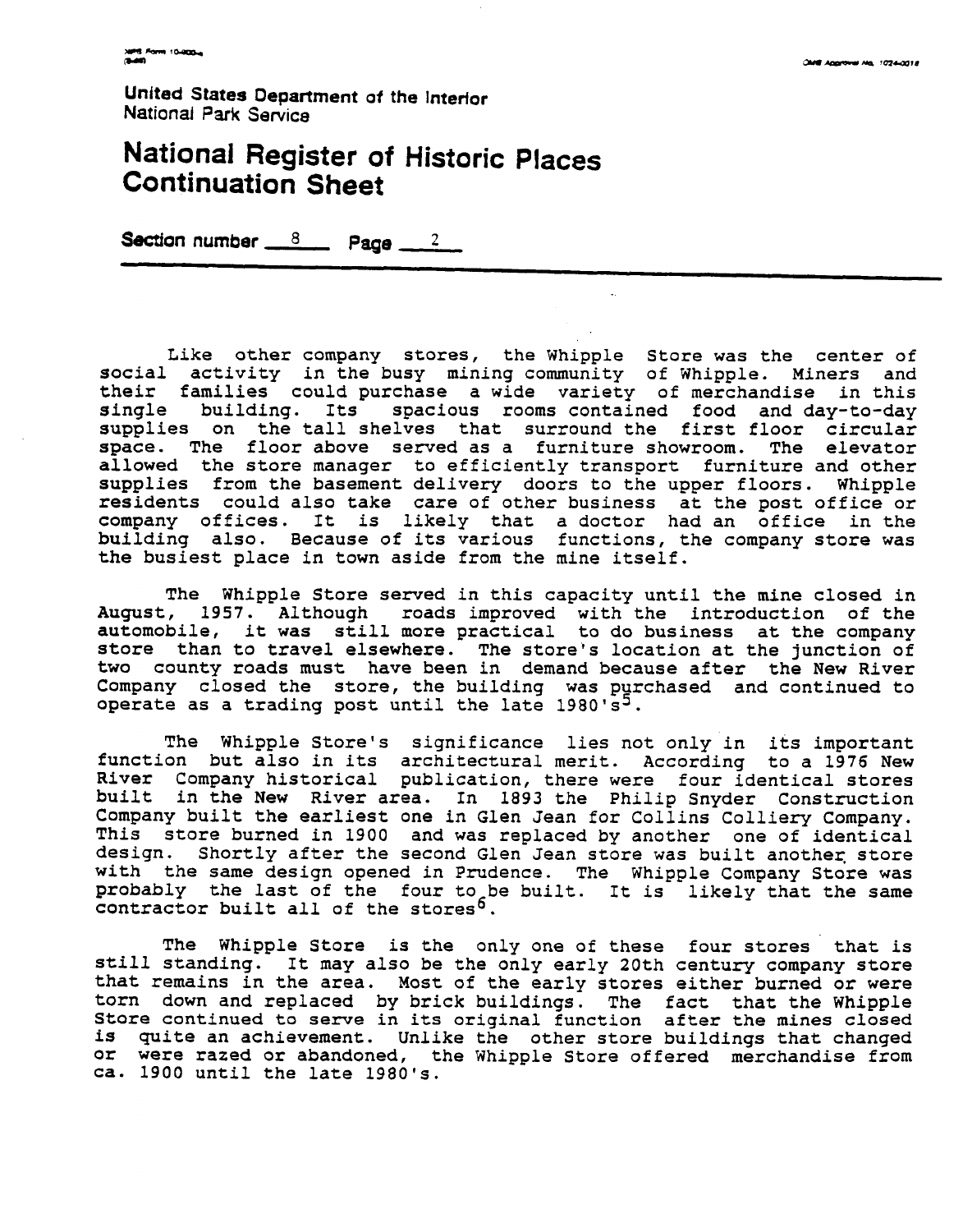#### **National Register of Historic Places Continuation Sheet**

Section number  $\frac{8}{2}$  Page 3

Although there were other buildings like it, the Whipple Store design is undeniably impressive. Its size, distinguished roofline, and prominent arch indicate that the original owner, Justus Collins, wanted an impressive building to serve his mining operation.

The Whipple Store has been cared for through its long history. It retains nearly all of its original fabric and is structurally sound. The store stands as an outstanding and representative example of a coal company store and its importance to the mining industry.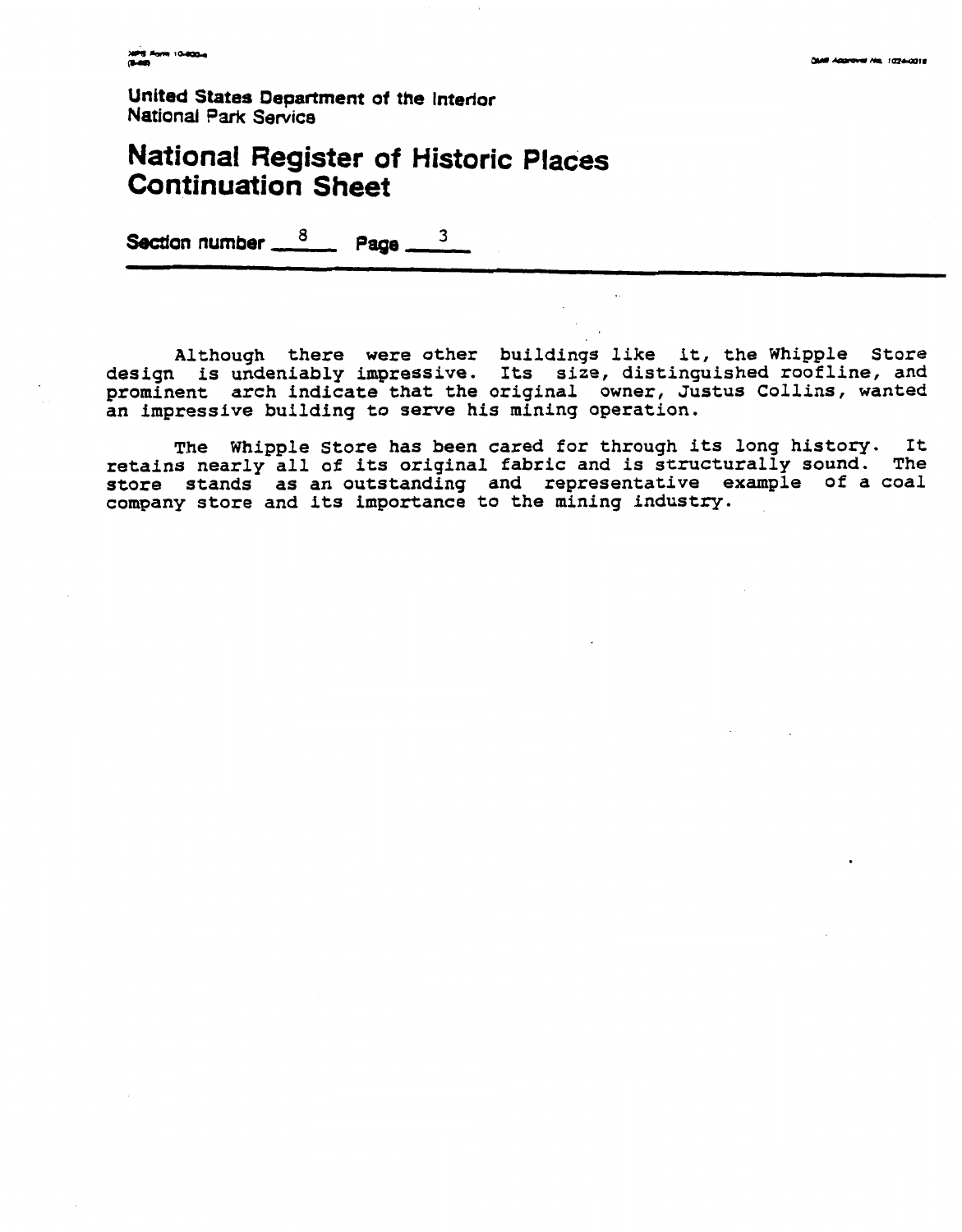#### **National Register of Historic Continuation Sheet Places**

 $\mathcal{L}^{\mathcal{L}}$ 

 $\Delta \sim 10^4$  $\epsilon$  ,  $\epsilon$ 

Section number  $8 \times 8$  Page  $4 \times 4$ 

#### **Notes**

**1. Eller, 6,4 2. Eller, 163, 162 3. Eller, 187 4. Craigo, 78 5. site visit, interview with Harold Martin 6. Craigo, 10, 76, 84**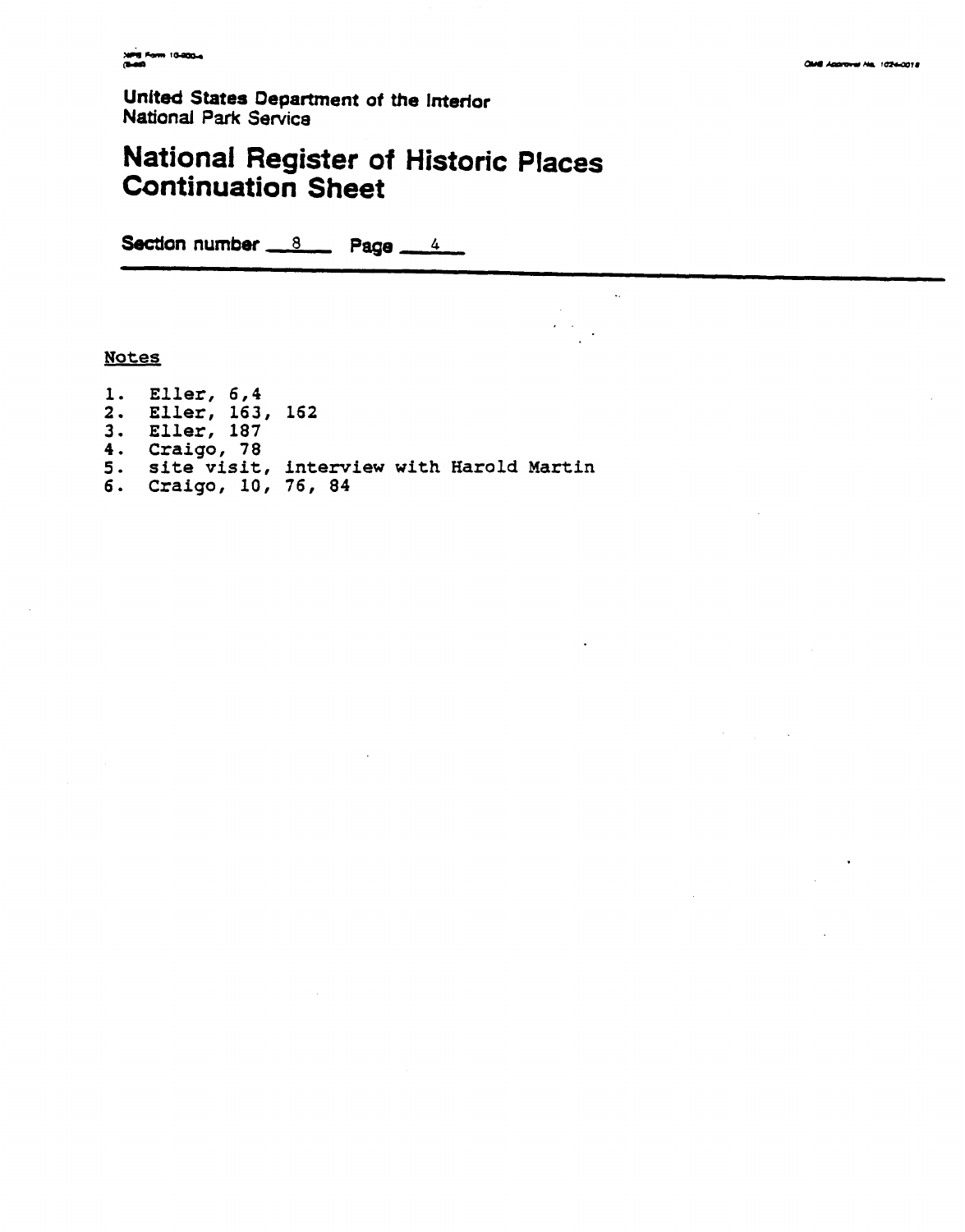# **National Register of Historic Places Continuation Sheet Section 2**<br>
United States Department of the Interior<br>
National Register of Historic Pla<br>
Continuation Sheet<br>
Section number <u>9</u> Page 1

#### Bibliography

Craigo, Robert. The New River Company: Seventy Years of West Virginia Coal History. privately printed, 1976.

Eller, Ronald D. Miners, Millhands and Mountaineers. Industrialization of the Appalachian South, 1880-1930. Knoxville: Univ. of Tennessee Press, **1982.** 

Martin, Harold. Resident of Whipple, site visit, Dec. **11, 1990.** 

Sullivan, Charles Kenneth. Coal Men and Coal Towns. Development of the Smokeless Coalfields of Southern West Vierainia, **1873-1923.** New York and London: Garland Publishing, Inc., **1989.**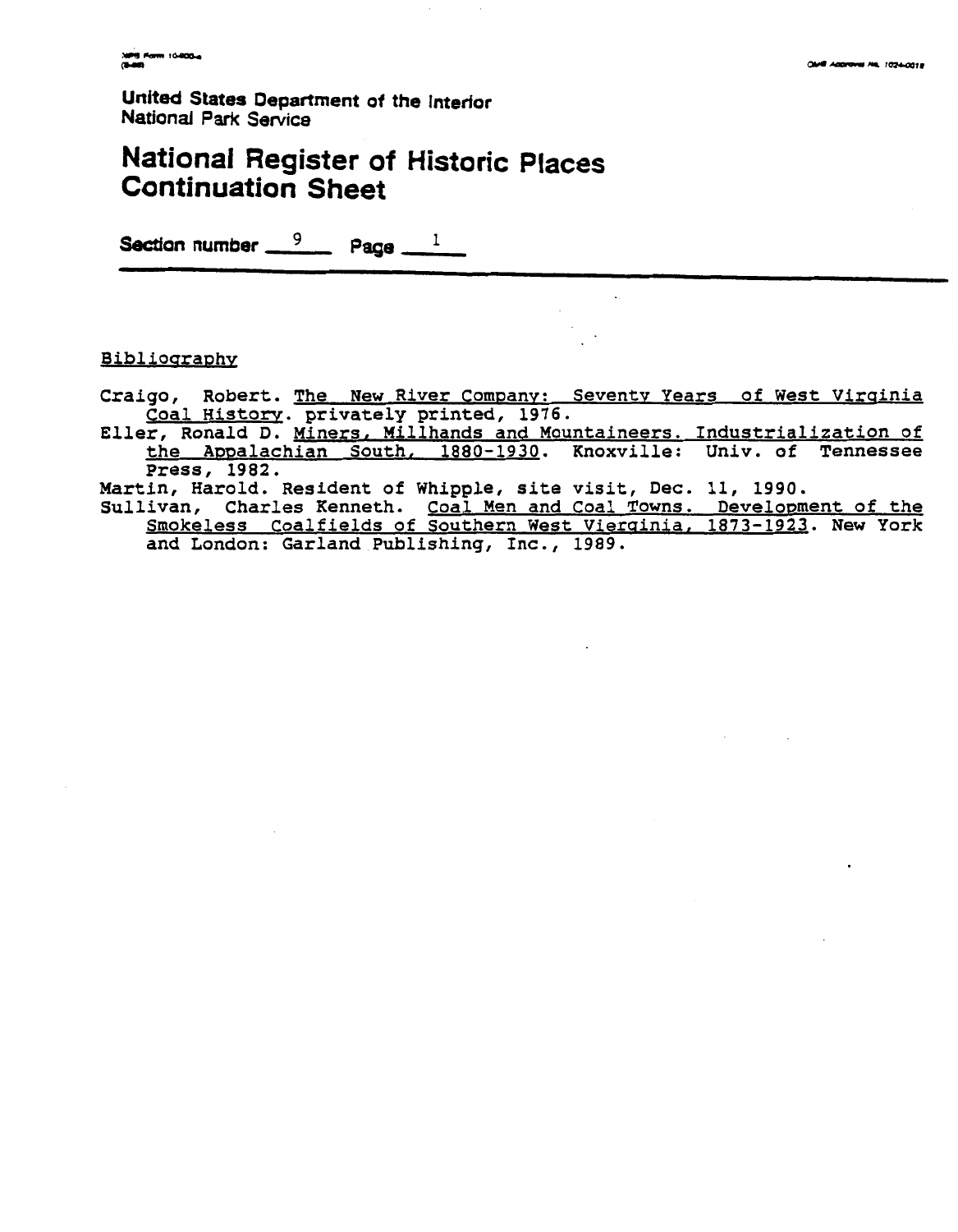

. T.

ZCQF **PLBH** SETCB **(not to scale)**  WBIPPLE *COHPANY* **STORE**  ULITIE WATANI SIUKE.<br>HTPPLE FAY<del>ETTE</del> COUNTY, WEST VIBCINTA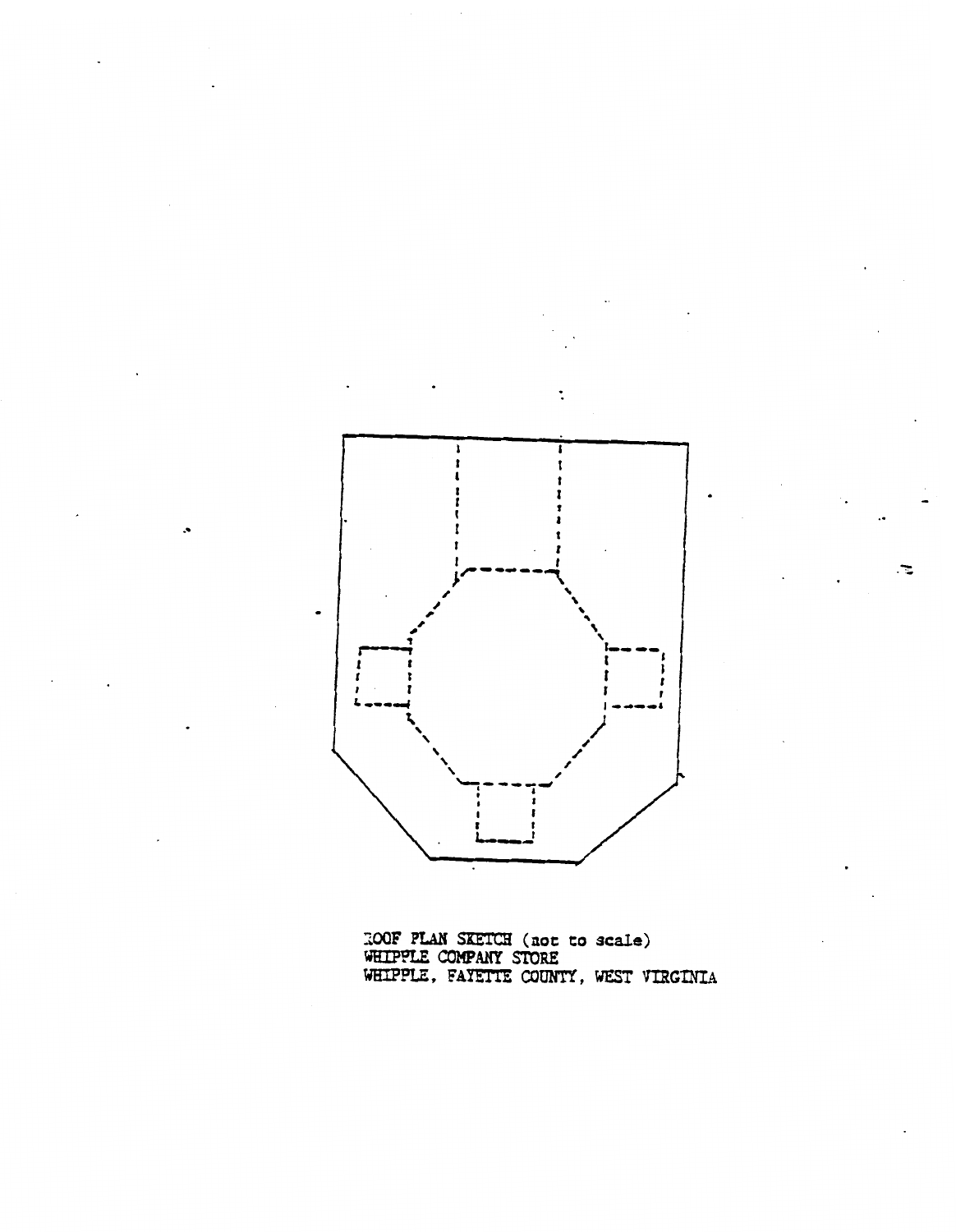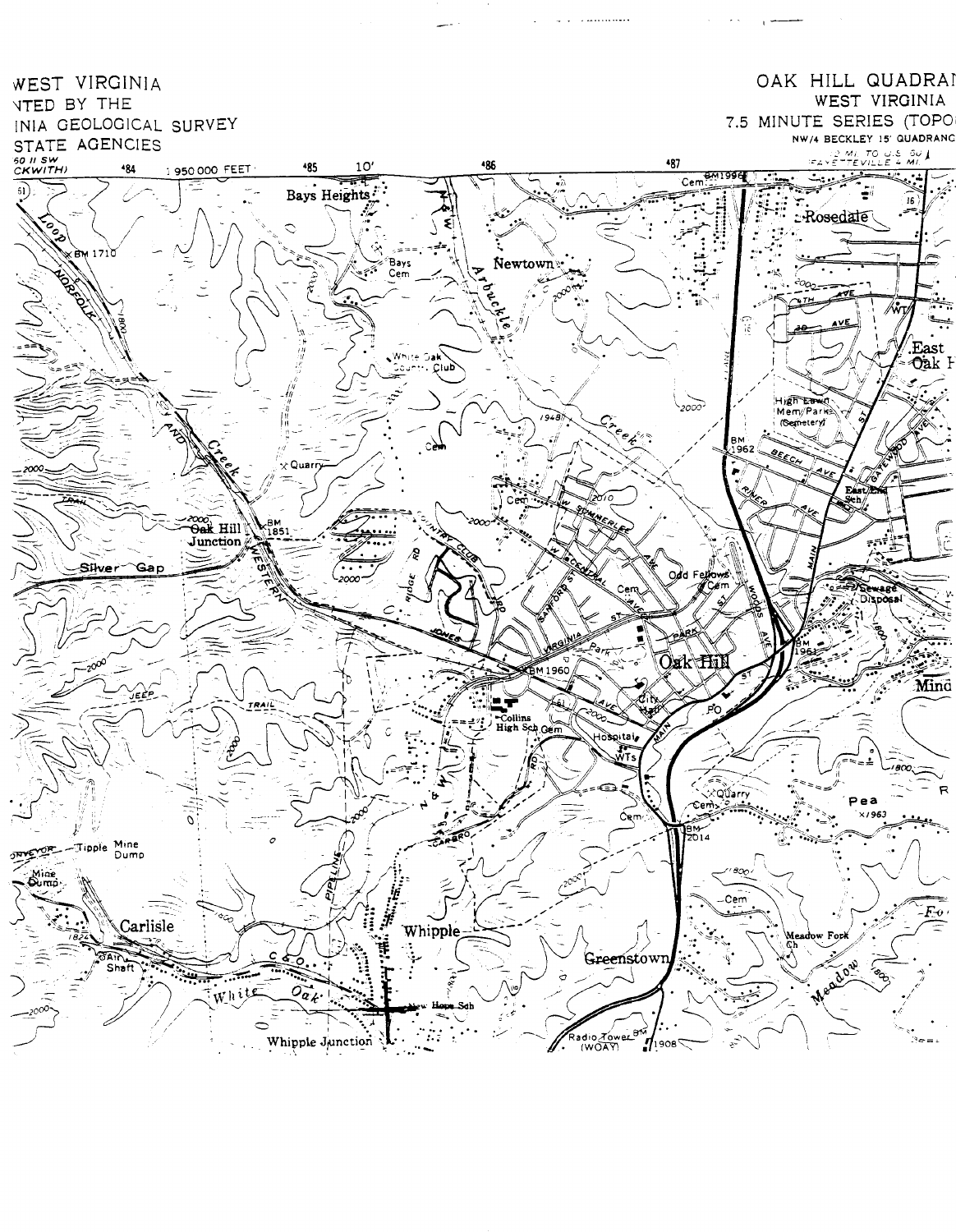